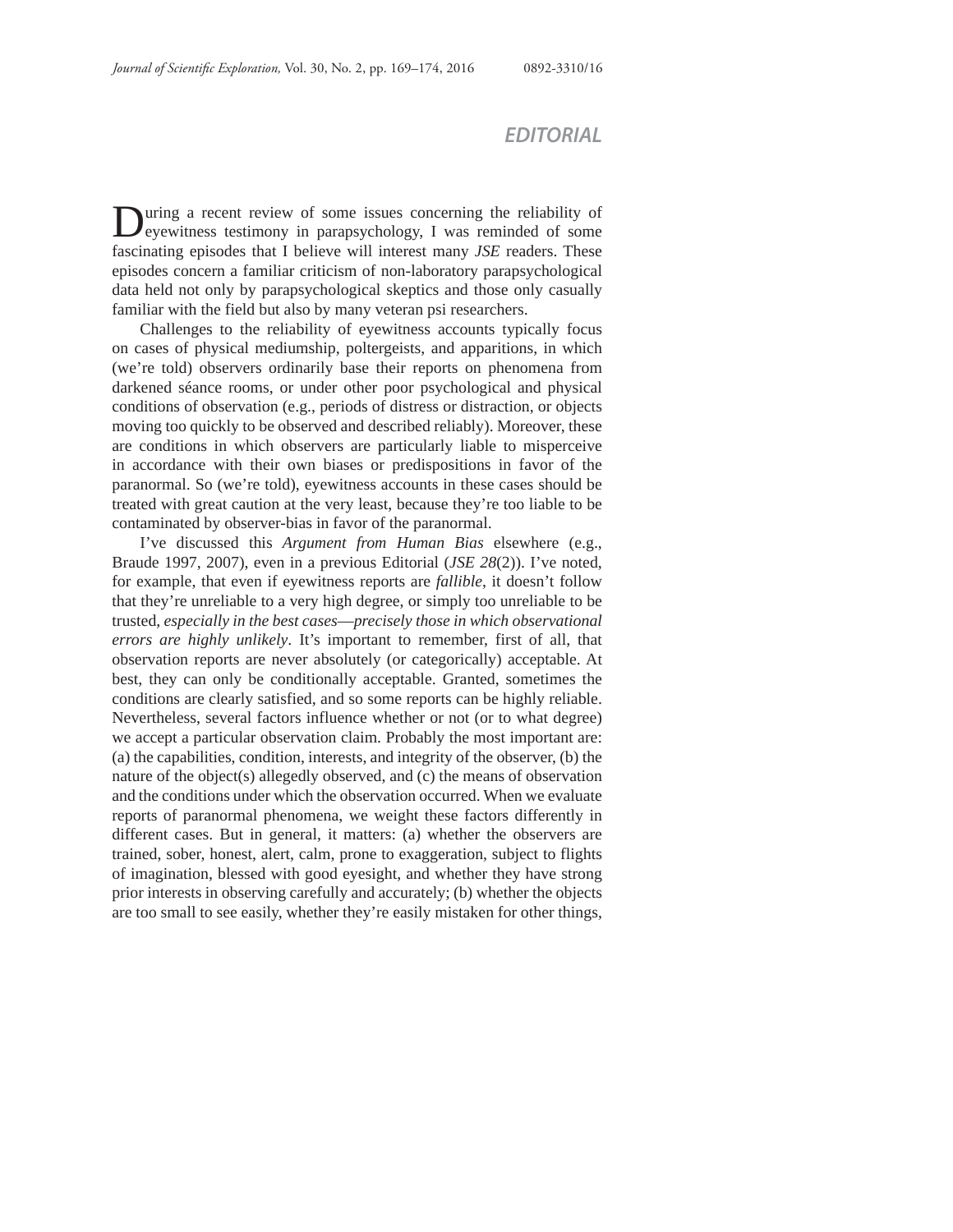or whether (like fairies, extraterrestrials, and unicorns) they're of a kind whose existence can't be taken for granted; and (c) whether the objects were observed at close range, with or without the aid of instruments, whether they were stationary or moving rapidly, whether the observation occurred under decent light, through a dirty window, amidst various distractions, etc.

I've also pointed out that even if witnesses were biased to experience paranormal physical phenomena, that wouldn't explain why independent reports agree on unexpected and peculiar details, such as the raining of stones or excrement in the homes of poltergeist victims. Moreover, an argument from bias could be used to undermine virtually every scientific report requiring instrument readings and ordinary human observation. After all, it's not just parapsychologists and "plain folk" who have strong beliefs, desires, and predispositions about how the universe works. Mainstream scientists have at least as much at stake and at least as many reasons for perceptual biases as do witnesses of the paranormal. They might even have more, considering how success in the lab can make or break their careers, especially when their research is novel and potentially groundbreaking.

Even more crucially, I noted that there's another respect in which the Argument from Human Bias is double-edged. Obviously, biases cut two ways, against reports by the credulous and the incredulous. So if a bias in favor of psi phenomena might lead people to misperceive, misremember, or to lie, so might biases against psi phenomena. And those negative biases are arguably at least as prevalent—and certainly sometimes as fanatical as those in favor of the paranormal. So, we adopt an indefensible double standard if we distrust only testimony in favor of the paranormal.

For example, the philosopher C. J. Ducasse wrote,

. . . . allegations of detection of fraud, or of malobservation, or of misinterpretation of what was observed, or of hypnotically induced hallucinations, have to be scrutinized *as closely and as critically* as must the testimony *for* the reality of the phenomena. For there is likely to be just as much wishful thinking, prejudice, emotion, snap judgment, naiveté, and intellectual dishonesty on the side of orthodoxy, of skepticism, and of conservatism, as on the side of hunger for and of belief in the marvelous. The emotional motivation for irresponsible disbelief is, in fact, probably even stronger especially in scientifically educated persons whose pride of knowledge is at stake—than is in other persons the motivation for irresponsible belief. (Ducasse 1958:22, italics in original)

In my earlier Editorial in *JSE 28*(2), I also noted, but didn't illustrate, how the history of parapsychology chronicles some remarkable examples of dishonest testimony and other reprehensible behavior on the part of skeptics. So, since the foibles and sins of the opponents of parapsychology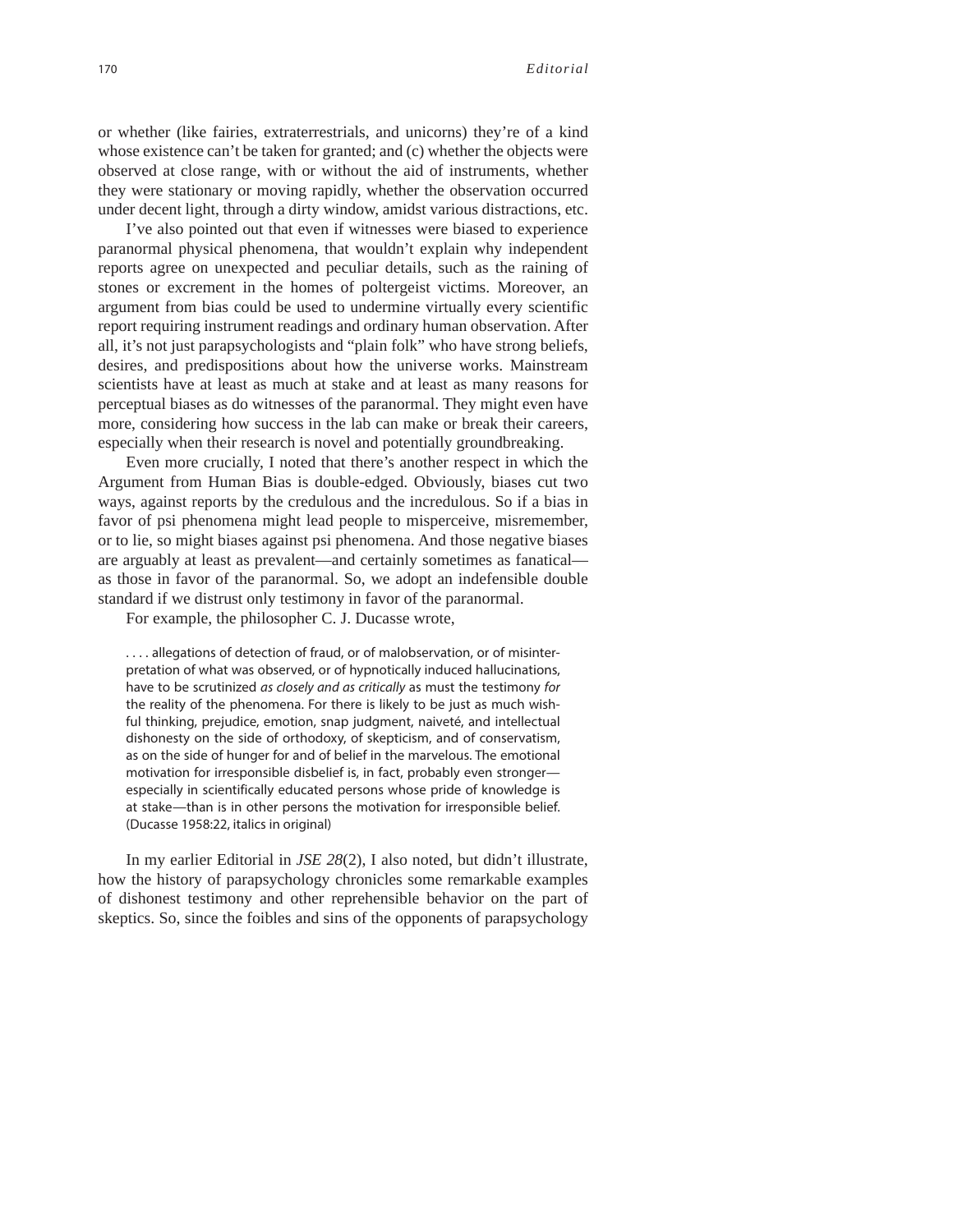are rarely given the attention lavished on those of its supporters, a few words on the topic seem in order.

Consider, first, poet Robert Browning's somewhat famous change of heart regarding the medium D. D. Home. Browning had initially been impressed by Home. At the Ealing residence of London solicitor John Rymer, he had been given the opportunity to observe the medium levitate a table in good light, with Home's hands visible above the table. He had also been allowed to look under the table to determine that Home was not using his legs or feet. Browning also observed, among other things, the playing of an accordion that nobody was touching (one of Home's regular phenomena). At the time, Browning admitted that he was unable to explain what he had observed. A month later, however, he was arguing passionately (suspiciously so, in my opinion) that Home had been cheating—but not as the result of any further first-hand experiences with Home. In fact, although the poet never again attended a Home séance, he continued his emotional denunciations of the medium.

The reasons for Browning's sudden about-face are unclear and seem to be rather complicated. It's not simply that he *deliberated* after the fact and concluded that what he observed could only have been due to trickery. Of course, rational reflection may have played a part in the process; Browning may well have harbored philosophical or religious objections to psychokinesis, mediumship, or spiritualism generally. But it seems that his antipathy toward Home was fueled primarily by more down-toearth matters. For one thing, according to Jenkins (1982:39), Browning "abhorred Home's gentle, effeminate bearing" and the "childishly caressing behaviour" he displayed toward the Rymers (who had assumed the role of Home's British "family"). Jenkins also suggests that Browning so strongly desired total spiritual union with his wife Elizabeth that he could not bear their differing sympathies toward spiritualistic phenomena in general and her endorsement of Home in particular. And no doubt Browning was rankled further by Home's fascination with and attention toward Elizabeth, and perhaps also by the Rymers' refusal to grant Browning a second séance. Others have suggested that Browning's ego was bruised by the fact that at the Rymer séance a garland was placed on Elizabeth's head rather than his own. But whatever the cause, it's clear enough that Browning circulated various falsehoods about events at the séance. Fortunately for historians, in a letter dated two days after that occasion, Browning wrote a detailed description of the events contrasting sharply with accounts he began spreading soon afterward. Moreover, the malice he displayed toward Home was so disproportionate to anything that occurred at or after the séance that one can't help but feel that the poet was moved by something far deeper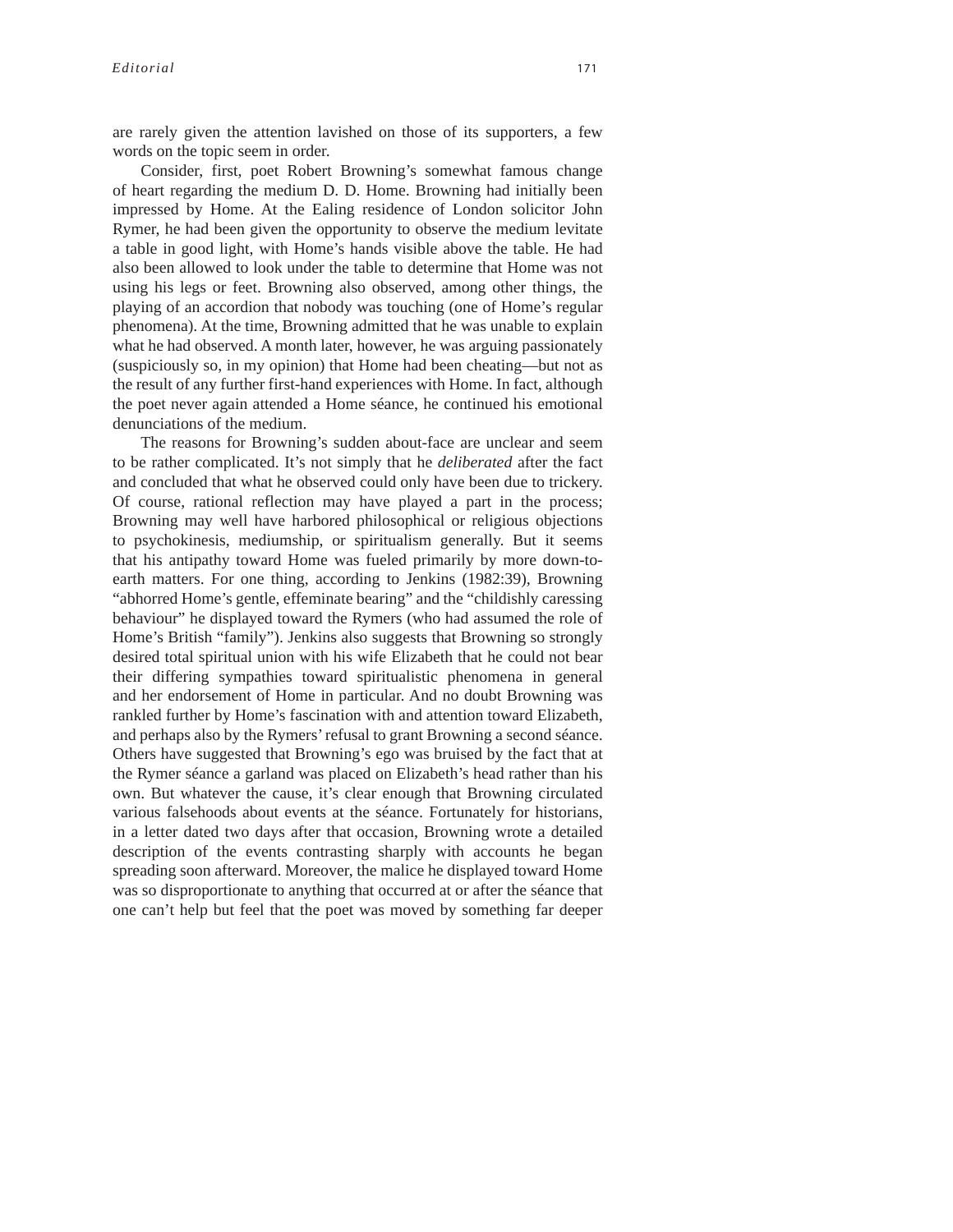and more personal than detection of trickery (see Jenkins 1982:37–49 and Dingwall 1962:101–108).

Of course, Browning was neither a scientist nor a philosopher, and although he was a celebrity he certainly wasn't widely regarded as an authority on the empirically possible. So perhaps his behavior is less reprehensible than that of some of his prominent scientific contemporaries, who unquestionably abused not only their influence as public figures but also the power and prestige of their positions within the scientific community. Possibly the best documented case of this sort, and the episode that inspired this Editorial, concerns Scottish physicist Sir David Brewster.1

In 1855, Brewster attended two of Home's séances, first (at the invitation of Lord Brougham) in the home of William Cox and then at the Rymers'. After the Cox séance, Home wrote to a friend in the United States, claiming that Brewster and the others had admitted their inability to explain his physical phenomena by any normal means. The letter was subsequently published in some newspapers, and before long the story of the Cox séance traveled back to London, where Home's letter was reprinted in the *Morning Advertiser*. Brewster then wrote to the *Advertiser*, denying that he had found the phenomena inexplicable and charging, "I saw enough to satisfy myself that they could all be produced by human hands and feet, and to prove that some of them, at least, had such an origin."2

Brewster's letter sparked an intense exchange in the *Advertiser*. 3 Cox wrote and reminded Brewster that he had remarked at the time, "This upsets the philosophy of 50 years." Brewster also alleged that he hadn't been permitted to look under the table. Cox denied this, as did T. A. Trollope, who had attended the Rymer séance. Trollope pointed out that Home and Rymer had actually encouraged Brewster to look under the table, which Brewster did, and that while he looked under the table, the table moved apparently without Home's agency. Trollope also noted that Brewster admitted to having seen the movement. Nevertheless, Brewster refused to retract his claim and then added, somewhat revealingly,

Rather than believe that spirits made the noise, I *will conjecture* that the raps were produced by Mr. Home's toes . . . and rather than believe that spirits raised the table, I *will conjecture* that it was done by the agency of Mr. Home's feet.<sup>4</sup>

It wasn't until 1869, a year after Brewster's death, that the controversy was settled and Brewster's dishonesty revealed. Brewster's daughter published in that year *The Home Life of Sir David Brewster* (no pun intended), in which she unwittingly included an account by her father of the séances, written at the time. Of the Cox séance he writes,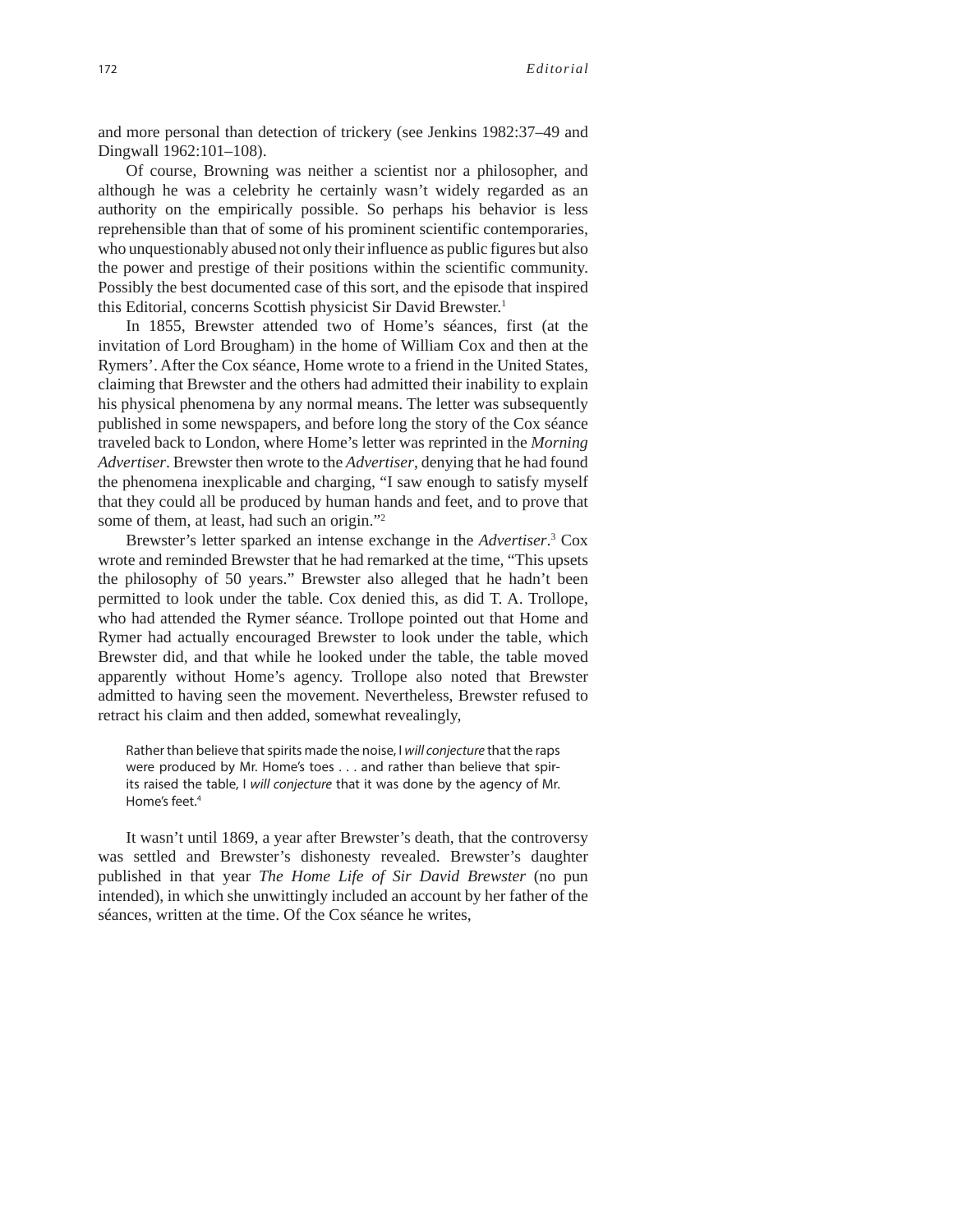[Lord Brougham] invited me to accompany him in order to assist in finding out the trick. We four sat down at a moderately-sized table, the structure of which we were invited to examine. In a short time the table shuddered, and a tremulous motion ran up all our arms; at our bidding these motions ceased, and returned. The most unaccountable rappings were produced in various parts of the table; and the table actually rose from the ground when no hand was upon it. A larger table was produced, and exhibited similar movements.

. . . a small hand-bell was then laid down with its mouth on the carpet, and, after lying for some time, it actually rang when nothing could have touched it. The bell was then placed on the other side, still upon the carpet, and it came over to me and placed itself in my hand. It did the same to Lord Brougham.

These were the principal experiments; we could give no explanation of them, and could not conjecture how they could be produced by any kind of mechanism.5

After these revelations, *The Spectator* remarked, rather lamely, "The hero of science does not acquit himself as we could wish or expect." For additional examples of the irresponsible or dishonest behavior of prominent scientists in connection with the case of Home, see Braude (1997).

A different sort of contemporary example is a doubled-barreled offense: (a) magician James Randi's duplicity and evasive dialectic concerning the psychic photography of Ted Serios, and (b) the support of Randi's position by scientists and others who have made no direct study of the evidence. For instance, in a clear abuse of his position of influence, Martin Gardner claimed (*Nature*, *300* [Nov. 11, 1982]:119) that Randi "regularly" duplicates the Serios photographic phenomena, "and with more skill." It may be that Gardner simply and unwisely took Randi's word on this, but the claim, nevertheless, is patently false. Although Randi confidently and flamboyantly accepted a wager from investigator Jule Eisenbud on national television to duplicate the Serios photographic phenomena, in fact he has never even *attempted* to duplicate in public those phenomena under the most stringent—and most relevant—conditions in which Serios succeeded. For more details, see Braude (2007) and my Editorial in *JSE 25*(3).

Few (if any) of us are saints, and few (if any) of us are in complete command of our unconscious hankerings and motives—or even our conscious ones for that matter. And despite their occasional pretentions to the contrary, scientists have neither a monopoly on objectivity nor an immunity to emotional vulnerability. So whether we're looking at the testimony in favor of, or opposed to, the reality of scientific anomalies, a good policy, in my opinion, is to heed the words of Patience Worth: "Have faith in men, but keep thine eyes slitted."